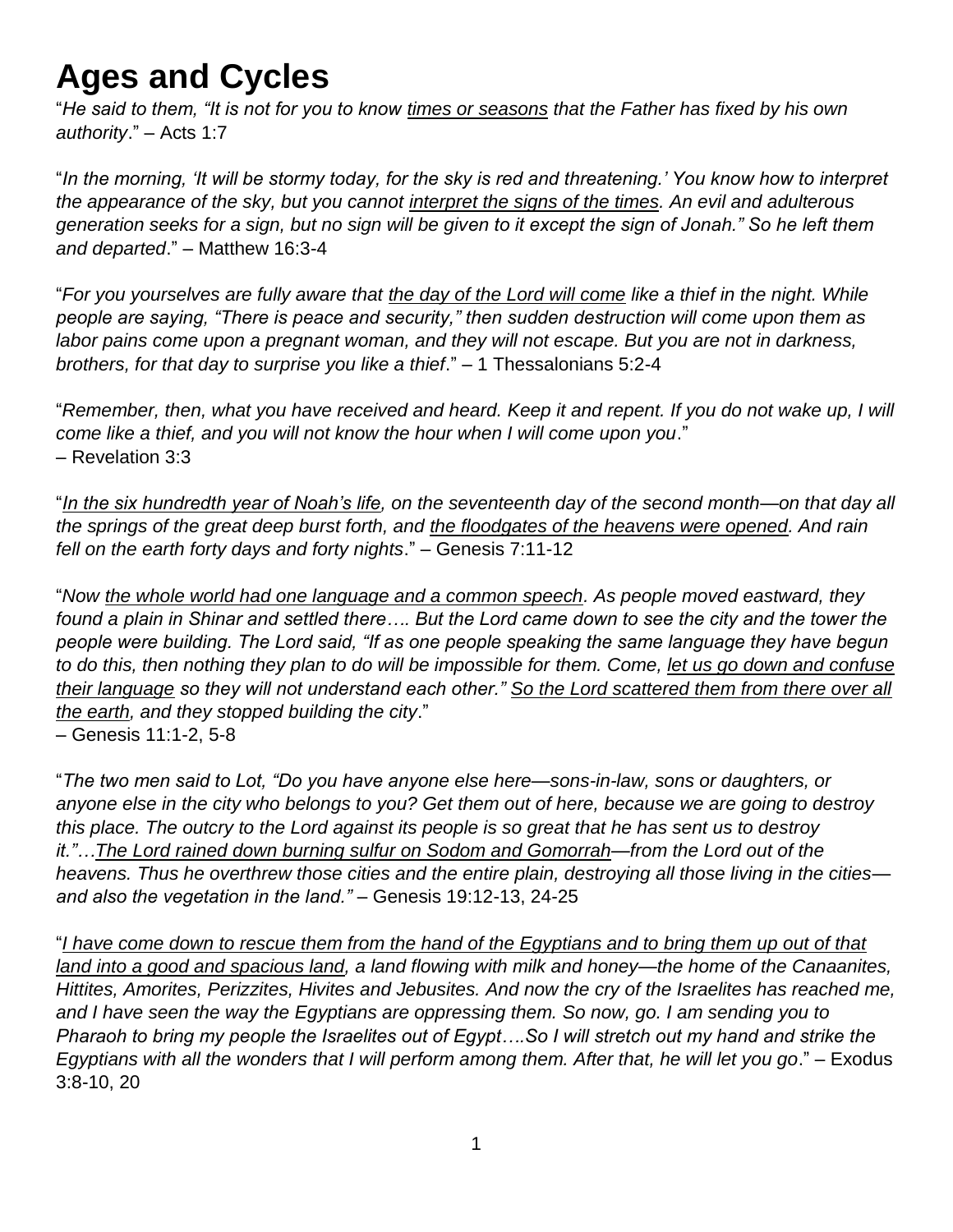- 1. At this point in time, God has established five institutions for mankind to function within:
	- a. **Individual volition** with responsibility
		- "And the Lord God commanded the man, saying, "You may surely eat of every tree of the garden, but of the tree of the knowledge of good and evil you shall not eat, for in the day that you eat of it you shall surely die." – Genesis 2:16-17
	- b. **Marriage**
		- "Therefore a man shall leave his father and his mother and hold fast to his wife, and they shall become one flesh." – Genesis 2:24
	- c. **Family**
		- "Now Adam knew Eve his wife, and she conceived and bore Cain, saying, "I have gotten a man with the help of the Lord." – Genesis 4:1
		- "Then the Lord said to Noah, "Go into the ark, you and all your household, for I have seen that you are righteous before me in this generation." – Genesis 7:1
	- d. **Government**
		- "And for your lifeblood I will require a reckoning: from every beast I will require it and from man. From his fellow man I will require a reckoning for the life of man.
			- "Whoever sheds the blood of man,

by man shall his blood be shed,

- for God made man in his own image." Genesis 9:5-6
- e. **Nations** (nationalism) Genesis 10-11
	- "These are the clans of the sons of Noah, according to their genealogies, in their nations, and from these the nations spread abroad on the earth after the flood." – Genesis 10:32
	- "And the Lord said, "Behold, they are one people, and they have all one language, and this is only the beginning of what they will do. And nothing that they propose to do will now be impossible for them. Come, let us go down and there confuse their language, so that they may not understand one another's speech." So the Lord dispersed them from there over the face of all the earth, and they left off building the city. Therefore its name was called Babel, because there the Lord confused the language of all the earth. And from there the Lord dispersed them over the face of all the earth." – Genesis 11:6-9
	- "When the Most High gave to the nations their inheritance, when he divided mankind, he fixed the borders of the peoples according to the number of the sons of God." -Deuteronomy 32:8
- 2. These institutions were established by God for the wellbeing of mankind as the history of fallen man began to unfold:
	- a. Individual responsibility in the Garden of Eden
	- b. Marriage in the Garden of Eden
	- c. Families between the fall of man and the Flood
	- d. Government between the Flood and the Tower of Babel
	- e. Age of Nations after the Tower of Babel
- 3. Following these five natural institutions, God also established two institutions for the advancement of his presence in this temporal age and the knowledge of his kingdom:
	- a. **Israel** Genesis 12:1-2, God said to Abraham: "*Leave your country* (government and nation) *and your father's household* (family) *and go to the land* (national borders) *I will show you. I will make you into a great nation* (Israel)…"